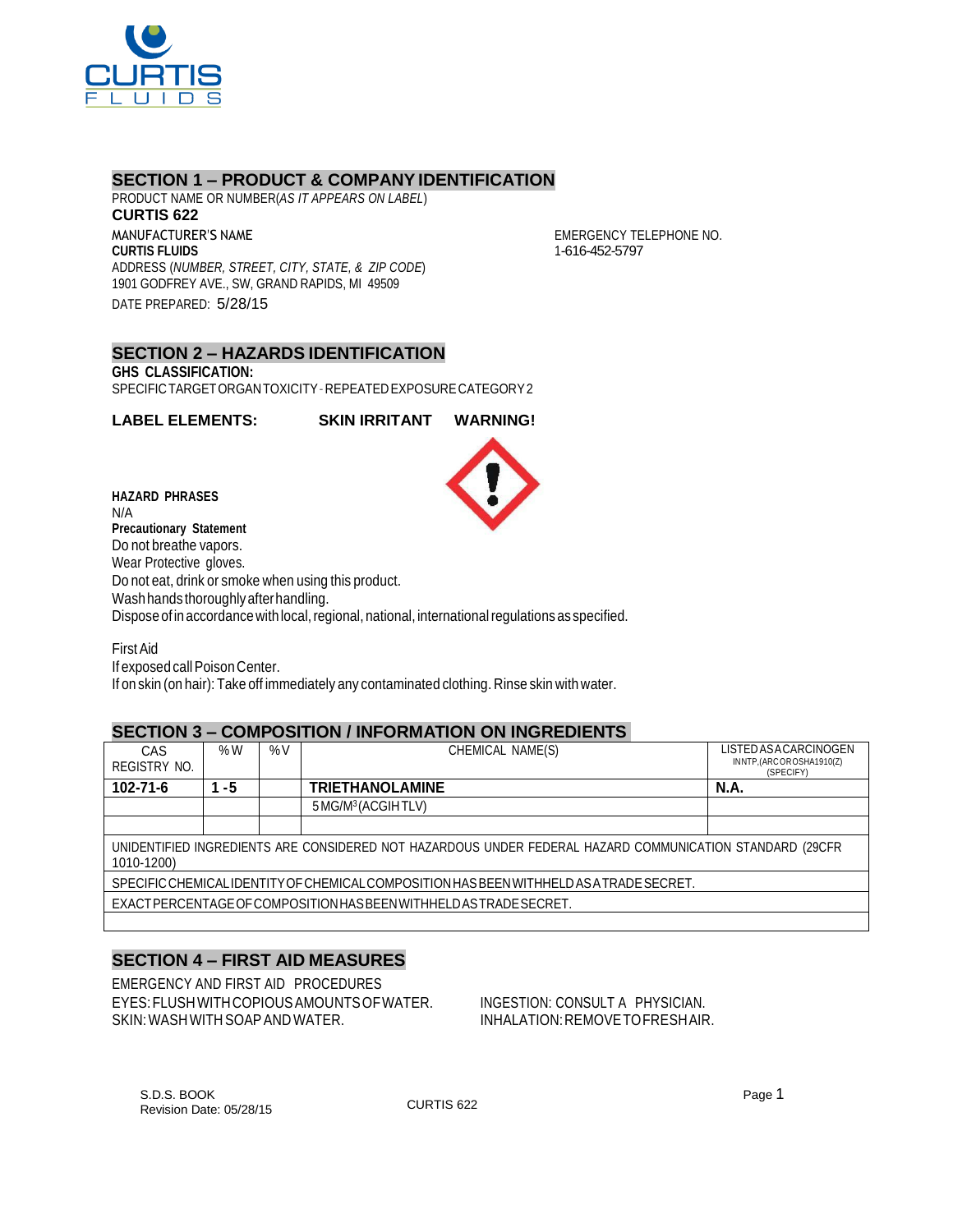# **SECTION 5 – FIRE FIGHTING MEASURES**

FLASH POINT METHOD USED

**N/A N/A**

EXTINGUISHING MEDIA **N/A** SPECIAL FIRE FIGHTING PROCEDURES **N/A** UNUSUALFIREAND EXPLOSION HAZARDS **N/A**

# **SECTION 6 – ACCIDENTAL RELEASE MEASURES**

STEPSTOBETAKEN IN CASE MATERIAL IS RELEASED OR SPILLED **CONTAIN SPILL. REMOVE WITH GROUNDED SUCTION PUMP TO SALVAGECONTAINER.DONOTFLUSHTOSEWERS.COVERWITHABRASIVE/ABSORBENTMATERIALTOAVOIDSLIPPERY SURFACES.**

CERCLA (Superfund) REPORTABLE QUANTITY (in lbs.) **N/A**

RCRAHAZARDOUSWASTENO.(40CFR261.33) **TREATASOILYWASTEASLOCAL,STATE,FEDERALREGULATIONSPERMIT.** VOLATILEORGANIC COMPOUND (VOC)(as packaged, minus water) **N/A**

= Theoretical lb. Gal **N/A** Analytical lb. Gal **N/A**

# **SECTION 7 – HANDLING AND STORAGE**

PRECAUTIONSTOBETAKENINHANDLINGANDSTORING **KEEPFROM FREEZING FOREASEINHANDLING**

OTHER PRECAUTIONS **GOOD PERSONAL HYGIENE SHOULD ALWAYS BE PRACTICED.**

# **SECTION 8 – EXPOSURE CONTROL / PERSONAL PROTECTION**

RESPIRATORY PROTECTION (SPECIFY TYPE) **NONE DEEMED NEEDED.** VENTILATION LOCAL EXHAUST (Specify Rate) **ONLYIFMISTED.** SPECIAL **N/A**

MECHANICAL (General) (Specify Rate) **ONLYIFMISTED.** OTHER **N/A**

PROTECTIVEGLOVES(SpecifyType) **OIL/WATERRESISTANT** EYE PROTECTION(SpecifyType)**CHEMICALGOGGLES** OTHERPROTECTIVEEQUIPMENT **NONENORMALLY NEEDED. GOODPERSONALHYGIENESHOULDALWAYSBEPRACTICED.**

## **SECTION 9 – PHYSICAL AND CHEMICAL PROPERTIES**

| APPEARANCE, ODOR AND ODOR THRESHOLD              |                               |                          |
|--------------------------------------------------|-------------------------------|--------------------------|
| AMBER COLOR, TRANSPARENT SOLUTION, BLAND ODOR    |                               |                          |
| $pH = 8.5 (@ 5 TO 1)$                            | MELTING POINT                 | FREEZING POINT $<$ 32° F |
| BOILING POINT 210°F                              | FLASH POINT N/A               |                          |
| EVAPORATION RATE N/A                             | FLAMMABILITY N/A              |                          |
| UPPER/LOWER FLAMMABILITY OR EXPLOSIVE LIMITS N/A |                               |                          |
| VAPOR PRESSURE N/A                               |                               |                          |
| VAPOR DENSITY N/A                                | RELATIVE DENSITY 1.03         |                          |
| SOLUBILITY IN WATER COMPLETE                     |                               |                          |
| PARTITION COEFFICIENT: N/A                       |                               |                          |
| AUTO IGNITION TEMPERATURE N/A                    | DECOMPOSITION TEMPERATURE N/A |                          |
| VISCOSITY 220 cps                                |                               |                          |



FLAMMABLE LIMITS NA LEL UEL

**NOT. DET. NOT. DET.**